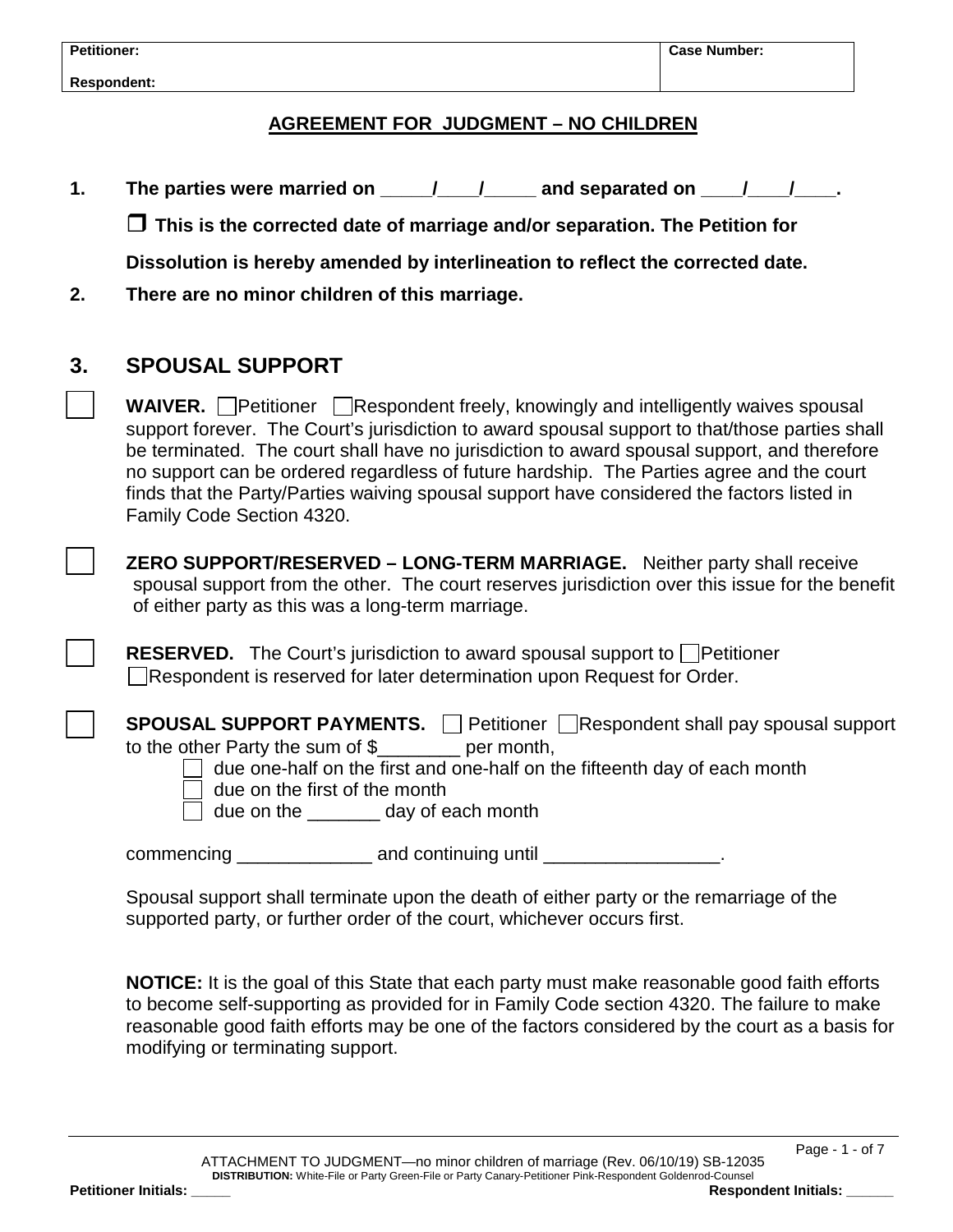| <b>Petitioner:</b> | <b>Case Number:</b> |
|--------------------|---------------------|
| <b>Respondent:</b> |                     |
|                    |                     |

## **4. DIVISION OF COMMUNITY PROPERTY** *(property acquired during the marriage)*

 There are no property issues before the Court and the Court shall terminate jurisdiction over property issues.

All household items have been distributed between the parties

 $\Box$  except for the following:

### **COMMUNITY PROPERTY AWARDED TO PETITIONER SHALL BE AS FOLLOWS:**

Petitioner shall be awarded as his/her share of the community property the following:

| Item/Description: | Approximate Value: |
|-------------------|--------------------|
|                   |                    |
|                   |                    |
|                   |                    |
|                   |                    |
|                   |                    |

### **COMMUNITY PROPERTY AWARDED TO RESPONDENT SHALL BE AS FOLLOWS:**

Respondent shall be awarded as his/her share of community property the following:

| Item/Description: | Approximate Value: |
|-------------------|--------------------|
|                   |                    |
|                   |                    |
|                   |                    |
|                   |                    |
|                   |                    |

## **5. DIVISION OF COMMUNITY OBLIGATIONS** *(debts acquired during marriage)*

There are no community debts subject to division by the court.

**COMMUNITY DEBTS:** Each Party shall pay any and all obligations awarded to him/her,

including but not limited to the community property obligations secured by property awarded to that Party. Scheduled debts, liabilities, and obligations shall be paid as follows: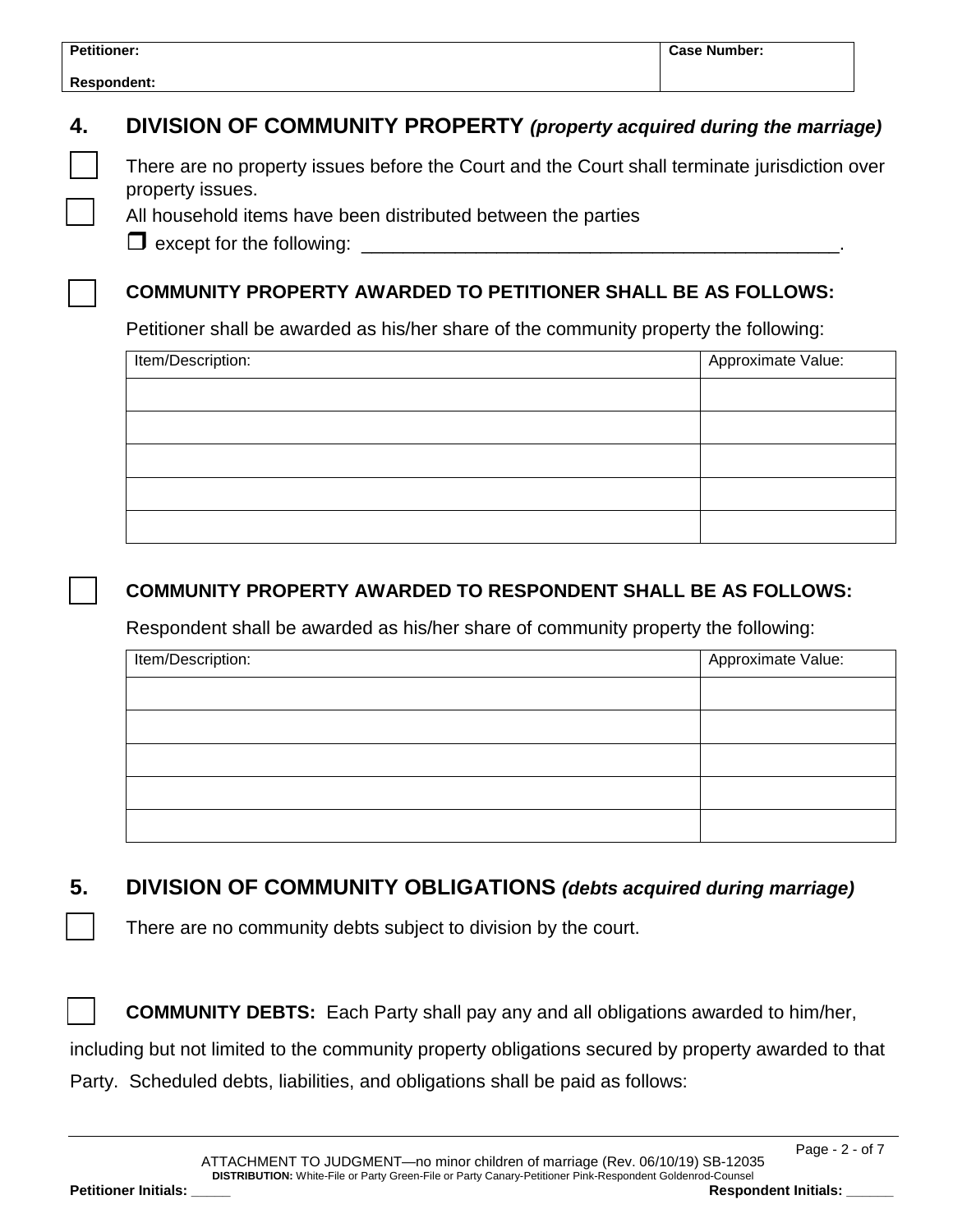| <b>Petitioner:</b> |                                                                                        | <b>Case Number:</b> |
|--------------------|----------------------------------------------------------------------------------------|---------------------|
| <b>Respondent:</b> |                                                                                        |                     |
|                    | <b>DEBTS TO PETITIONER. Petitioner</b> shall pay and hold Respondent harmless from the |                     |

|  |  | following obligations: |
|--|--|------------------------|
|--|--|------------------------|

| Creditor/Account No.: (last 4 digits only) | Approximate Amount Owing: |
|--------------------------------------------|---------------------------|
|                                            |                           |
|                                            |                           |
|                                            |                           |
|                                            |                           |
|                                            |                           |
|                                            |                           |

Petitioner will assume all debts in Petitioner's name and will indemnify Respondent from any

#### creditors regarding those items.

 **DEBTS TO RESPONDENT. Respondent** shall pay and hold Petitioner harmless from the following obligations:

| Creditor/Account No.: | (last 4 digits only) | Approximate Amount Owing: |
|-----------------------|----------------------|---------------------------|
|                       |                      |                           |
|                       |                      |                           |
|                       |                      |                           |
|                       |                      |                           |
|                       |                      |                           |

Respondent will assume all debts in Respondent's name and will indemnify Petitioner from

any creditors regarding those items.

The parties hereby acknowledge and the Court hereby finds that the distribution of debts in this stipulated judgment may not be binding on third party creditors. If the debtor party fails to pay an assigned debt and then the other party pays that debt, then an appropriate motion or Request for Order may be filed in this family law case as the Court shall retain jurisdiction over community property debts until fully paid.

## **6. EQUALIZATION OF COMMUNITY PROPERTY/DEBTS**

 $\Box$  Petitioner  $\Box$  Respondent shall pay to  $\Box$  \_\_\_\_\_\_\_\_\_\_\_\_\_\_\_\_\_\_ the sum of  $\Im$   $\Box$  \_\_\_\_\_\_\_\_\_\_\_\_\_\_\_ as

an equalization payment. The equalization payment shall be made by that party as follows:

This equalization payment has been bargained for by the parties with the intent that the division of

\_\_\_\_\_\_\_\_\_\_\_\_\_\_\_\_\_\_\_\_\_\_\_\_\_\_\_\_\_\_\_\_\_\_\_\_\_\_\_\_\_\_\_\_\_\_\_\_\_\_\_\_\_\_\_\_\_\_\_\_\_\_\_\_\_\_\_\_\_\_\_\_\_\_\_\_\_\_\_

\_\_\_\_\_\_\_\_\_\_\_\_\_\_\_\_\_\_\_\_\_\_\_\_\_\_\_\_\_\_\_\_\_\_\_\_\_\_\_\_\_\_\_\_\_\_\_\_\_\_\_\_\_\_\_\_\_\_\_\_\_\_\_\_\_\_\_\_\_\_\_\_\_\_\_\_\_\_\_

Page - 3 - of 7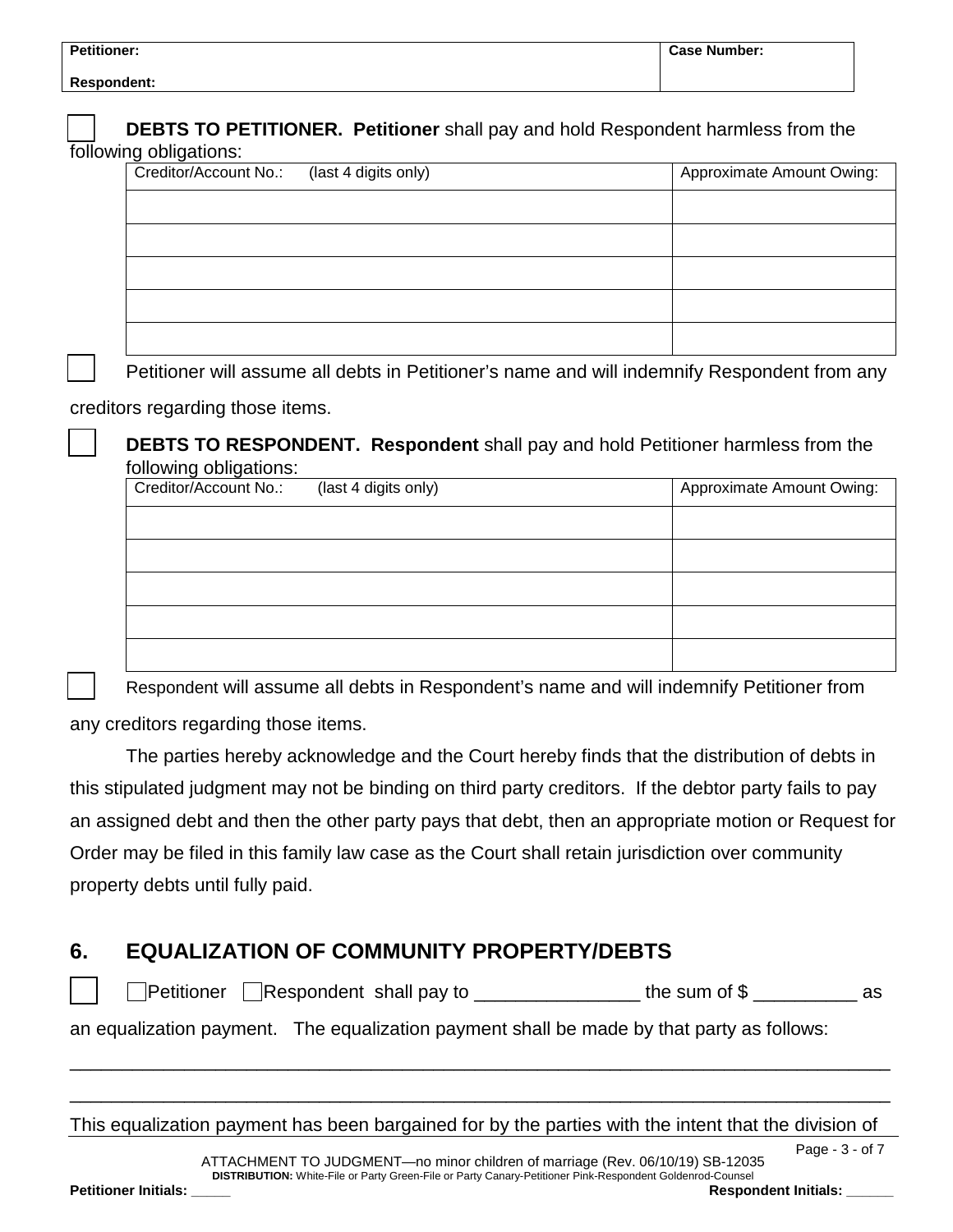the community estate be deemed an equal division. No further sums shall be due or payable by either party.

| The parties hereby acknowledge and the Court hereby finds that the distribution of                 |
|----------------------------------------------------------------------------------------------------|
| community property and debts in this stipulated judgment is fair and equitable under all           |
| circumstances of the respective parties, and that the parties knowingly and intelligently waive an |
| absolute equal division of the community assets and debts and waive any claim for offset or        |
| reimbursement as a result of this stipulation.                                                     |

# **7. RETIREMENT ACCOUNTS** Each party is awarded one-half of the community property interest in the retirement account(s) identified below:  $\Box$  Pension  $\Box$  Retirement  $\Box$  Deferred Compensation  $\Box$  IRA  $\Box$ 401k  $\Box$ Financial Institution Information: \_\_\_\_\_\_\_\_\_\_\_\_\_\_\_\_\_\_\_\_\_\_\_\_\_\_\_\_\_\_\_\_\_\_\_\_\_\_\_\_\_\_\_\_\_\_\_ \_\_\_\_\_\_\_\_\_\_\_\_\_\_\_\_\_\_\_\_\_\_\_\_\_\_\_\_\_\_\_\_\_\_\_\_\_\_\_\_\_\_\_\_\_\_\_\_\_\_\_\_\_\_\_\_\_\_\_\_\_\_\_\_\_\_\_\_\_\_\_\_\_  $\Box$  Pension  $\Box$  Retirement  $\Box$  Deferred Compensation  $\Box$  IRA  $\Box$ 401k  $\Box$ Financial Institution Information: \_\_\_\_\_\_\_\_\_\_\_\_\_\_\_\_\_\_\_\_\_\_\_\_\_\_\_\_\_\_\_\_\_\_\_\_\_\_\_\_\_\_\_\_\_\_\_ \_\_\_\_\_\_\_\_\_\_\_\_\_\_\_\_\_\_\_\_\_\_\_\_\_\_\_\_\_\_\_\_\_\_\_\_\_\_\_\_\_\_\_\_\_\_\_\_\_\_\_\_\_\_\_\_\_\_\_\_\_\_\_\_\_\_\_\_\_\_\_\_\_ *The parties shall divide the community property interest in the retirement account(s)*

*as follows:*

The parties shall divide their interest by way of Trustee to Trustee Transfer; or

The parties shall divide their interest by way of Qualified Domestic Relations Order ("QDRO");

The parties shall prepare a QDRO approved by the Plan Participant of said retirement plan; or

The parties agree to utilize the services of \_\_\_\_\_\_\_\_\_\_\_\_\_\_\_\_\_\_\_\_\_\_\_\_\_, who is hereby appointed under Evidence Code §730 to prepare the QDRO. Each party shall cooperate in the completion of the QDRO. Each party shall pay one-half of the cost of the preparation of the QDRO. Both parties shall immediately contact \_\_\_\_\_\_\_\_\_\_\_\_\_\_\_\_\_\_\_\_\_\_\_\_\_\_\_ to initiate this process.

\_\_\_\_\_\_\_\_\_\_\_\_\_\_\_\_\_\_\_\_\_\_\_\_\_\_\_\_\_\_\_\_\_\_\_\_\_\_\_\_\_\_\_\_\_\_\_\_\_\_\_\_\_\_\_\_\_\_\_\_\_\_\_\_\_\_\_\_\_\_\_\_\_\_\_\_\_\_\_ \_\_\_\_\_\_\_\_\_\_\_\_\_\_\_\_\_\_\_\_\_\_\_\_\_\_\_\_\_\_\_\_\_\_\_\_\_\_\_\_\_\_\_\_\_\_\_\_\_\_\_\_\_\_\_\_\_\_\_\_\_\_\_\_\_\_\_\_\_\_\_\_\_\_\_\_\_\_\_ \_\_\_\_\_\_\_\_\_\_\_\_\_\_\_\_\_\_\_\_\_\_\_\_\_\_\_\_\_\_\_\_\_\_\_\_\_\_\_\_\_\_\_\_\_\_\_\_\_\_\_\_\_\_\_\_\_\_\_\_\_\_\_\_\_\_\_\_\_\_\_\_\_\_\_\_\_\_\_ \_\_\_\_\_\_\_\_\_\_\_\_\_\_\_\_\_\_\_\_\_\_\_\_\_\_\_\_\_\_\_\_\_\_\_\_\_\_\_\_\_\_\_\_\_\_\_\_\_\_\_\_\_\_\_\_\_\_\_\_\_\_\_\_\_\_\_\_\_\_\_\_\_\_\_\_\_\_\_

Other Terms re: Retirement Accounts: \_\_\_\_\_\_\_\_\_\_\_\_\_\_\_\_\_\_\_\_\_\_\_\_\_\_\_\_\_\_\_\_\_\_\_\_\_\_\_\_\_\_\_\_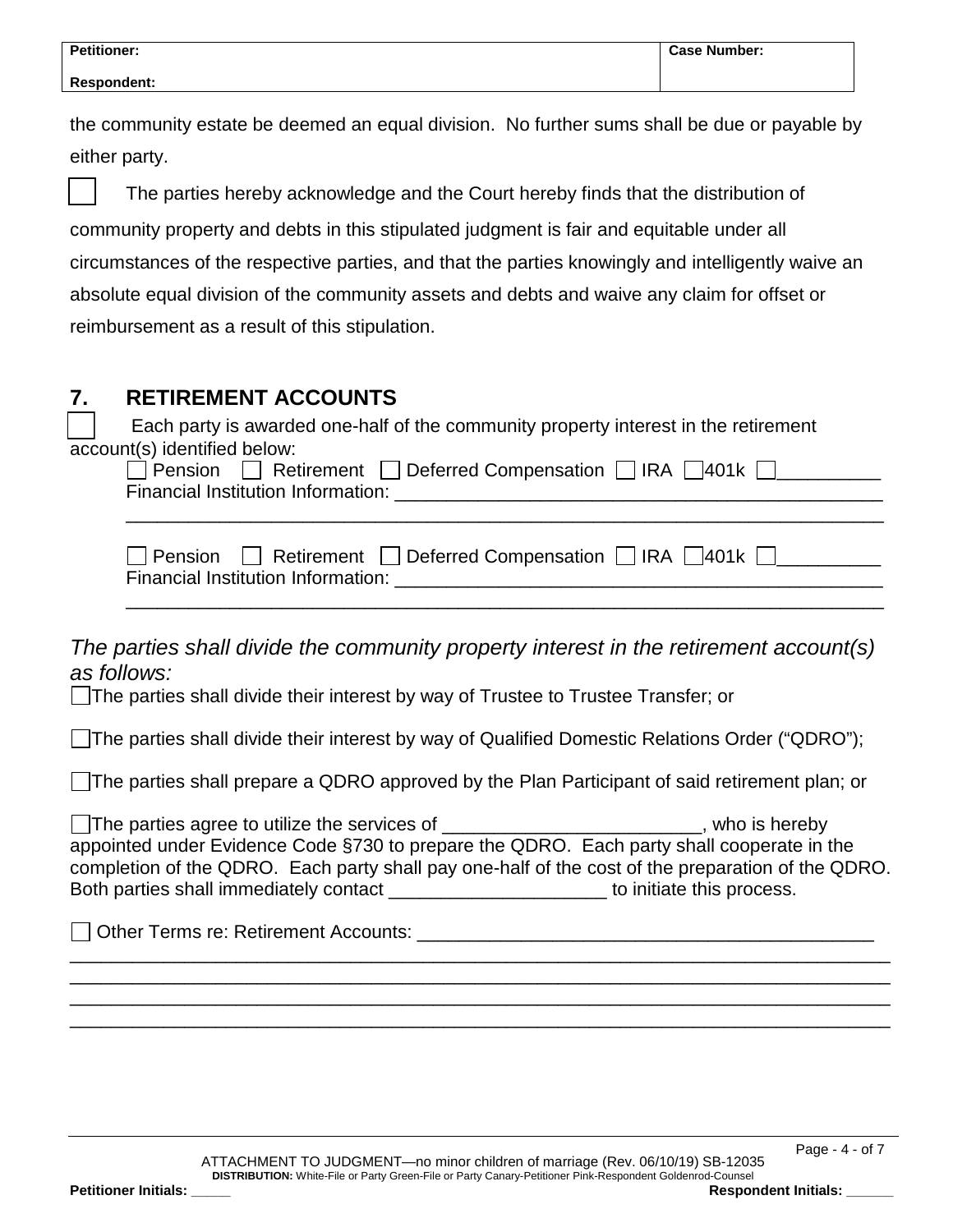## **8. SEPARATE PROPERTY**

 **SEPARATE PROPERTY OF PETITIONER**. The following shall be confirmed to Petitioner as his/her sole and separate property:

*DO NOT include property divided in the "Community Property" section*



 **SEPARATE PROPERTY OF RESPONDENT**. The following shall be confirmed to Respondent as his/ her sole and separate property:

#### *DO NOT include property divided in the "Community Property" section*

### **9. OTHER ORDERS**

 Each of the parties shall pay his/her own fees, expenses of litigation and court costs, excepting those previously ordered.

| Restoration of Former Name: Petitioner Respondent requests restoration of the |
|-------------------------------------------------------------------------------|
| former name as follows:                                                       |

Both parties waive Statement of Decision and any right to appeal.

 Restraining orders have already been issued in this case and a copy of the personal conduct restraining order is attached to this Judgment.

| $\sim$ |  |
|--------|--|
|        |  |
|        |  |
|        |  |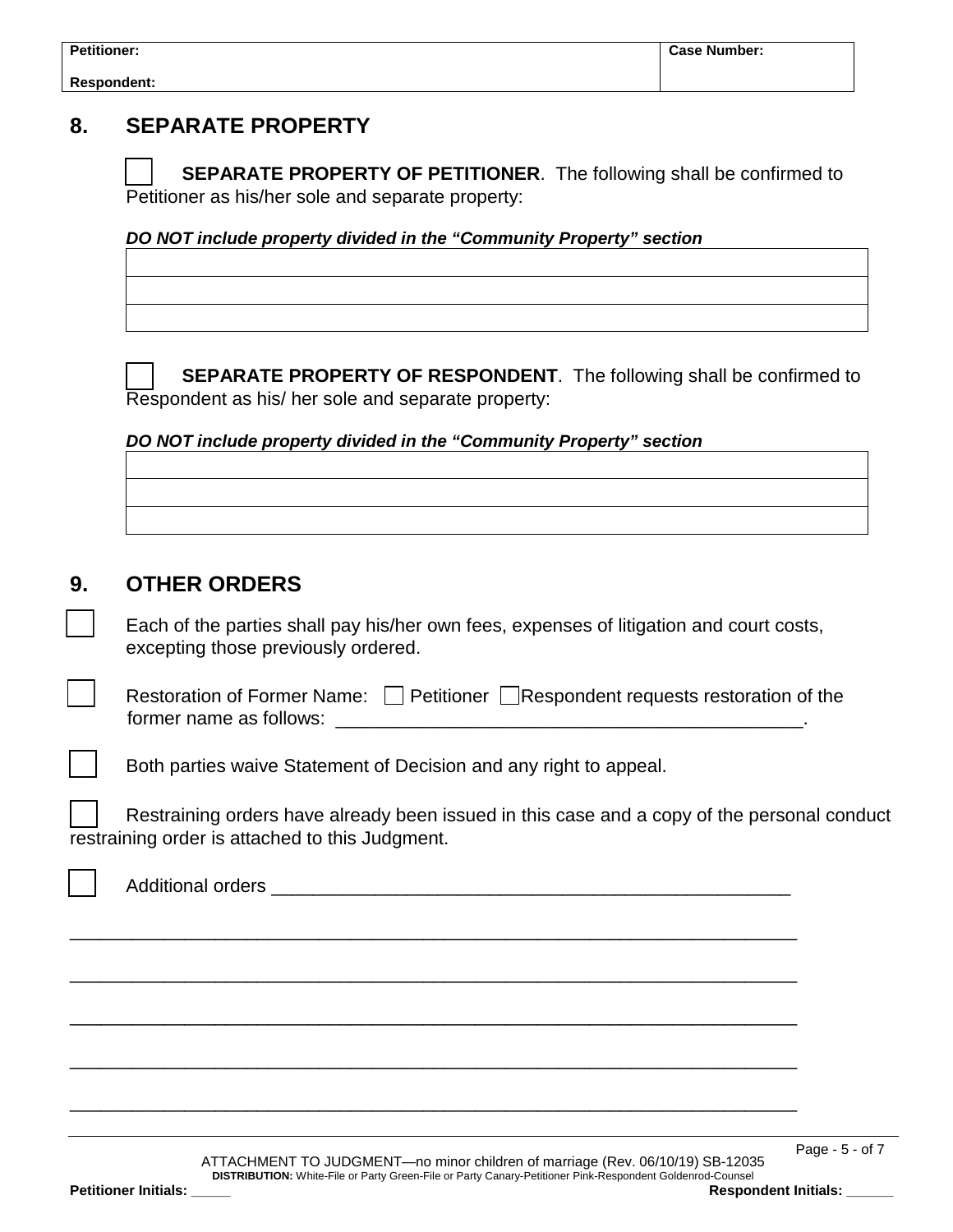| <b>Petitioner:</b> | <b>Case Number:</b> |
|--------------------|---------------------|
|                    |                     |
| Respondent:        |                     |
|                    |                     |
|                    |                     |
|                    |                     |
|                    |                     |
|                    |                     |
|                    |                     |
|                    |                     |
|                    |                     |
|                    |                     |
|                    |                     |
|                    |                     |
|                    |                     |
|                    |                     |
|                    |                     |
|                    |                     |
|                    |                     |
|                    |                     |
|                    |                     |
|                    |                     |
|                    |                     |
|                    |                     |
|                    |                     |
|                    |                     |
|                    |                     |
|                    |                     |
|                    |                     |
|                    |                     |
|                    |                     |
|                    |                     |
|                    |                     |

**Each of the parties shall execute forthwith all of the documents necessary to carry out the terms of this agreement.** 

**Waiver of Final Declaration of Disclosure by both parties:** The parties agree to waive the requirements of Family Code section 2105(a) concerning the final declaration of disclosure: By signing this Waiver provision, each party represents that there has been full compliance with Family Code section 2104, and the preliminary declarations of disclosure have been completed and exchanged. The parties have completed and exchanged a current *Income and Expense Declaration* (form FL-150) that includes all material facts and information on each party's earnings, accumulations, and expenses. The parties have fully complied with Family Law section 2102 and have fully augmented the preliminary declarations of disclosure, including disclosure of all material facts and information on (1) the characterization of all assets and liabilities, (2) the valuation of all assets that are community property or in which the community has an interest, and (3) the amounts of all community debts and obligations.

Each of the parties enters into this waiver knowingly, intelligently, and voluntarily. Each party understands that this waiver does not limit the legal disclosure obligations of the parties but rather is a statement under penalty of perjury that those obligations have been fulfilled. The parties also understand that if they do not comply with these obligations, the court will set aside the judgment.

The petitioner and respondent declare under penalty of perjury under the laws of the State of California that the foregoing is true and correct.

x\_\_\_\_\_\_\_\_\_\_\_\_\_\_\_\_\_\_\_\_\_\_ \_\_\_\_\_\_ x\_\_\_\_\_\_\_\_\_\_\_\_\_\_\_\_\_\_\_\_\_\_\_\_ \_\_\_\_\_\_\_ Petitioner Date Date Respondent Date Date

Page - 6 - of 7

### **NOTICE AND OPPORTUNITY TO BE HEARD**

ATTACHMENT TO JUDGMENT—no minor children of marriage (Rev. 06/10/19) SB-12035 **DISTRIBUTION:** White-File or Party Green-File or Party Canary-Petitioner Pink-Respondent Goldenrod-Counsel **Petitioner Initials: \_\_\_\_\_ Respondent Initials: \_\_\_\_\_\_**